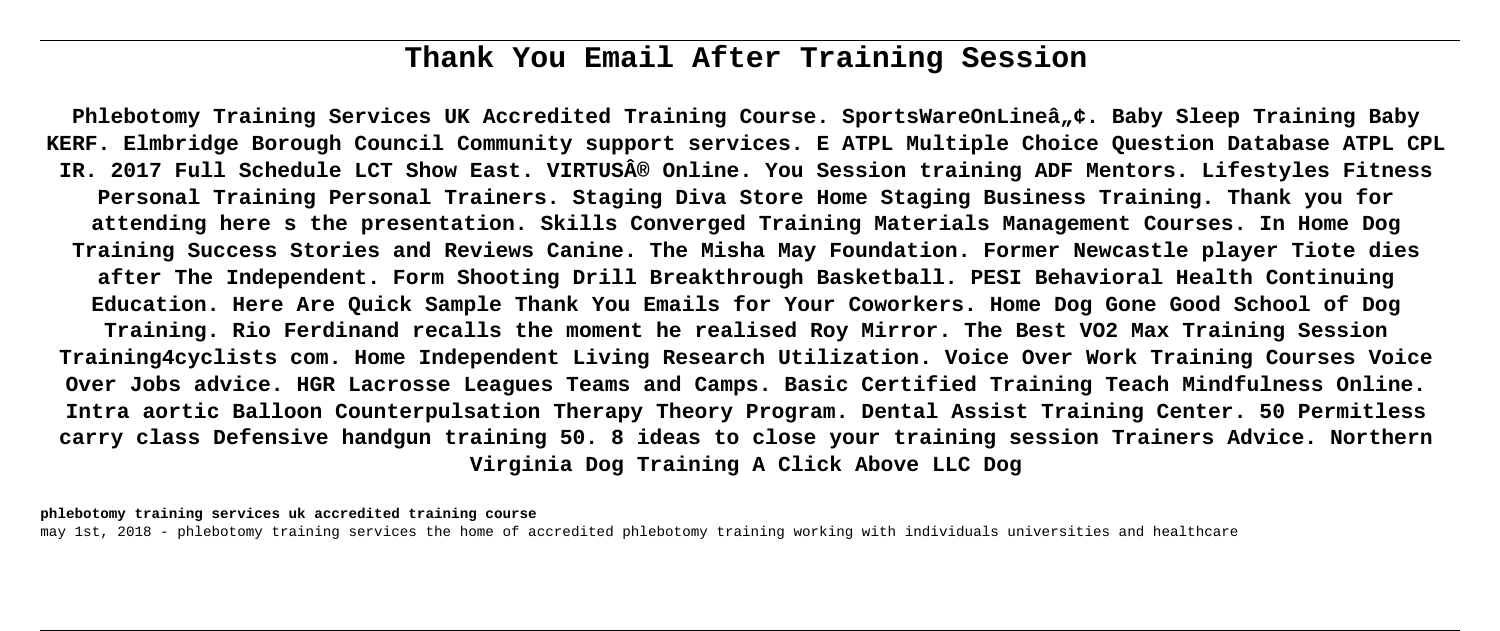organisations<sup>''</sup>SportsWareOnLineâ...

Athletic Trainers in grade schools high schools colleges and professional globe rely on SportsWare to record manage and report their athletic training room information'

'**Baby Sleep Training Baby KERF**

May 1st, 2018 - Thank you SO much for sharing Our son is 7 5 months old now August 19th birthday and sleeps from about 5 30pm until 3am cries and I change and feed them then he goes back down until 5 6am'

# '**Elmbridge Borough Council Community support services**

May 2nd, 2018 - Community support services Homepage Site Map News A Z Services Council tax Leisure and culture COMMUNIty Safety'<sup>'</sup><sub>E</sub> ATPL Multiple Choice Question Database ATPL CPL IR

April 29th, 2018 - ATPL CPL IR MULTIPLE CHOICE QUESTION DATABASE JAA EASA CQB 15 And ECQB01 Exam Written Test Preparation JAA EASA QUIZ ATPL CPL Airplane Helicopter

Question Bank'

'**2017 Full Schedule LCT Show East**

**May 5th, 2018 - NETWORKING SPECIAL EVENTS amp STAFF TRAINING COURSES 2 00pm 3 00pm B4 Business Networking Program Sponsored by Avalon 11 Join us for one on one speed networking with an organized time structure that will allow you to practice and perfect your "elevator pitch― for gaining affiliate work''VIRTUS® Online** May 4th, 2018 - Hateful events are constantly counter effected by the small yet powerful good deeds of others who in seeing hate pour out Love These deeds add up to build a blinding force of light to overcome the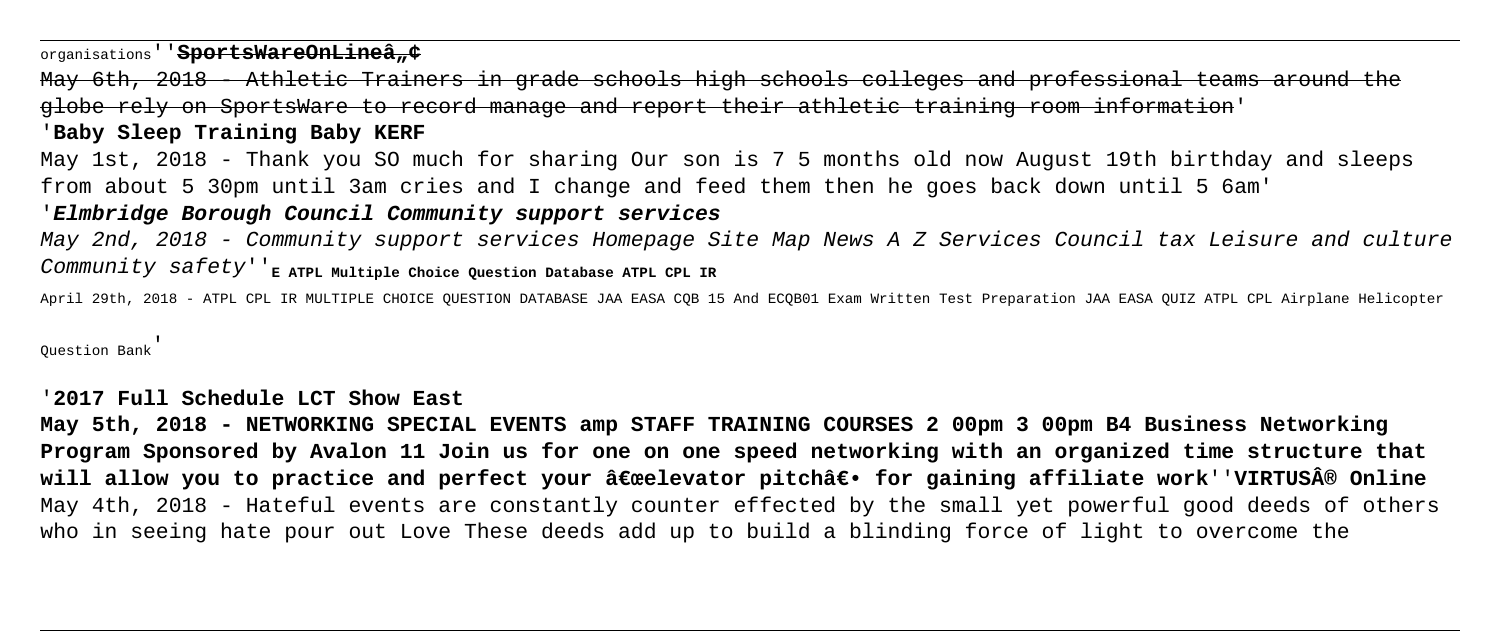### darkness'

#### '**You Session training ADF Mentors**

May 6th, 2018 - SALE ON NOW RECEIVE 30 DISCOUNT TO SUPPORT ALL SCHOOL LEAVERS LIMITED TIME So far 98 3 of the clients over 300 individuals that have undertaken this

training course have passed their ADF You Session and have been offered the career they desire with the most of candidates receiving a high recommendation,

# '**Lifestyles Fitness Personal Training Personal Trainers**

May 3rd, 2018 - Personal Fitness Trainer in Tempe Arizona Personal Fitness Weight Loss Boot Camp Programs in Tempe Scottsdale Phoenix Chandler Arizona''**STAGING DIVA STORE HOME STAGING BUSINESS TRAINING** MAY 4TH, 2018 - HOME STAGING COURSES STAGING CHECKLISTS AND MORE AT STAGING DIVA HOME STAGING BUSINESS TRAINING STORE LEARN HOW TO MAKE MONEY AS A HOME STAGER WITH EXPERT DEBRA GOULD''**Thank you for attending here s the presentation**

May 1st, 2018 - Thank you to all who attended yesterday's live seminar webinar on the â€~Latest Trends in Migration and Remittance Flows Worldwide' The session

focused on the continued resilience of remittance flows to the developing world and globally despite the continued fallout from the global financial crisis,

## '**Skills Converged Training Materials Management Courses**

5th, 2018 - A detailed guide into how training works and how to increase learning when you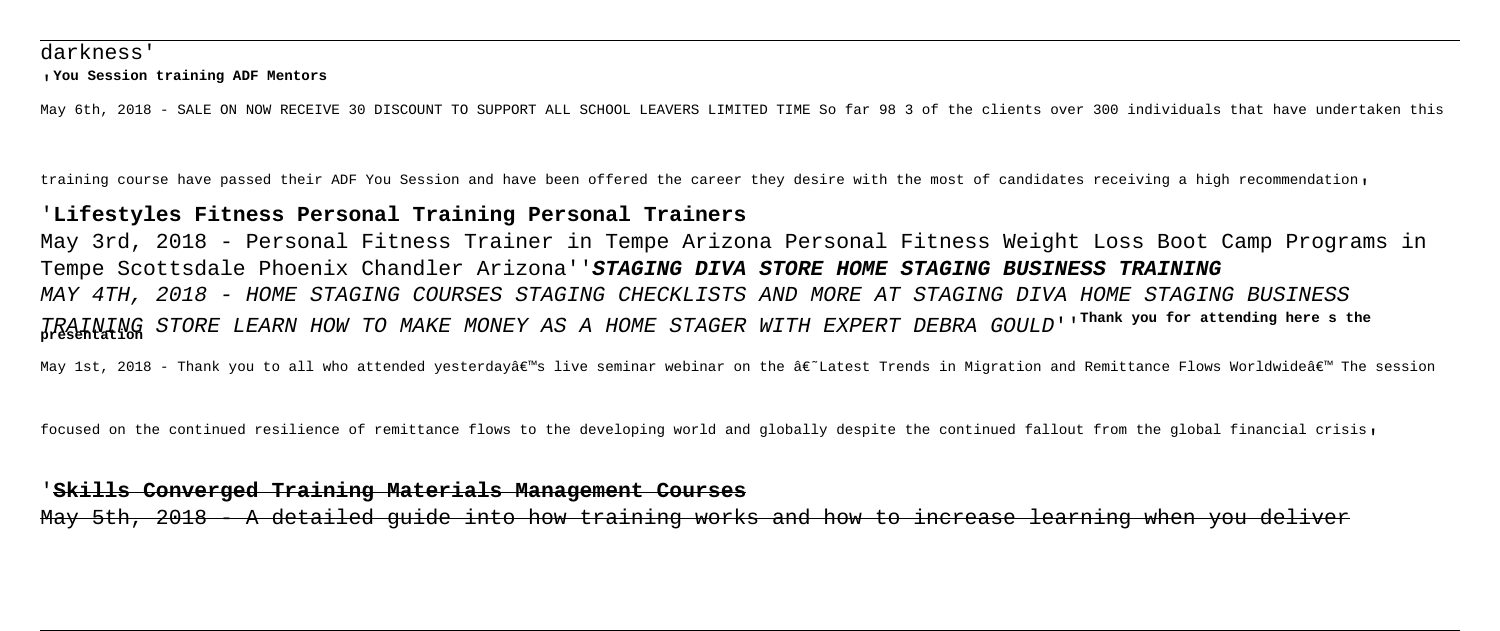training courses A self study course with homework explicitly developed to help you examine your current courses and improve them after studying each lesson'

'**in home dog training success stories and reviews canine**

**may 1st, 2018 - training that really works any breed any age any size see what some people are saying about us view our dog training success stories and reviews**'

'**The Misha May Foundation**

May 5th, 2018 - MISHA MAY FOUNDATION IS DENVER S 1 BEST DOG TRAINING 3 YEARS IN A ROW Class Cancellation Policy Generally We Do Not Cancel Classes If We Do We Will Contact You By Email''**FORMER NEWCASTLE PLAYER TIOTE DIES AFTER THE INDEPENDENT**

JUNE 5TH, 2017 - THE FORMER NEWCASTLE UNITED PLAYER CHEICK TIOTé HAS DIED AGED 30 TIOTé COLLAPSED DURING TRAINING SESSION WITH THE CHINESE LEAGUE ONE SIDE BEIJING ENTERPRISES ON MONDAY'

'**FORM SHOOTING DRILL BREAKTHROUGH BASKETBALL**

**MAY 6TH, 2018 - WE WILL NEVER SEND YOU SPAM OR SHARE YOUR EMAIL ADDRESS GUARANTEED**''**PESI Behavioral Health Continuing Education**

**May 5th, 2018 - PESI is the leader in continuing education seminars conferences in house training webcasts and products for mental health professionals Featuring the world's leading experts PESI continuing education provides practical strategies treatment techniques and interventions that will improve client outcomes**'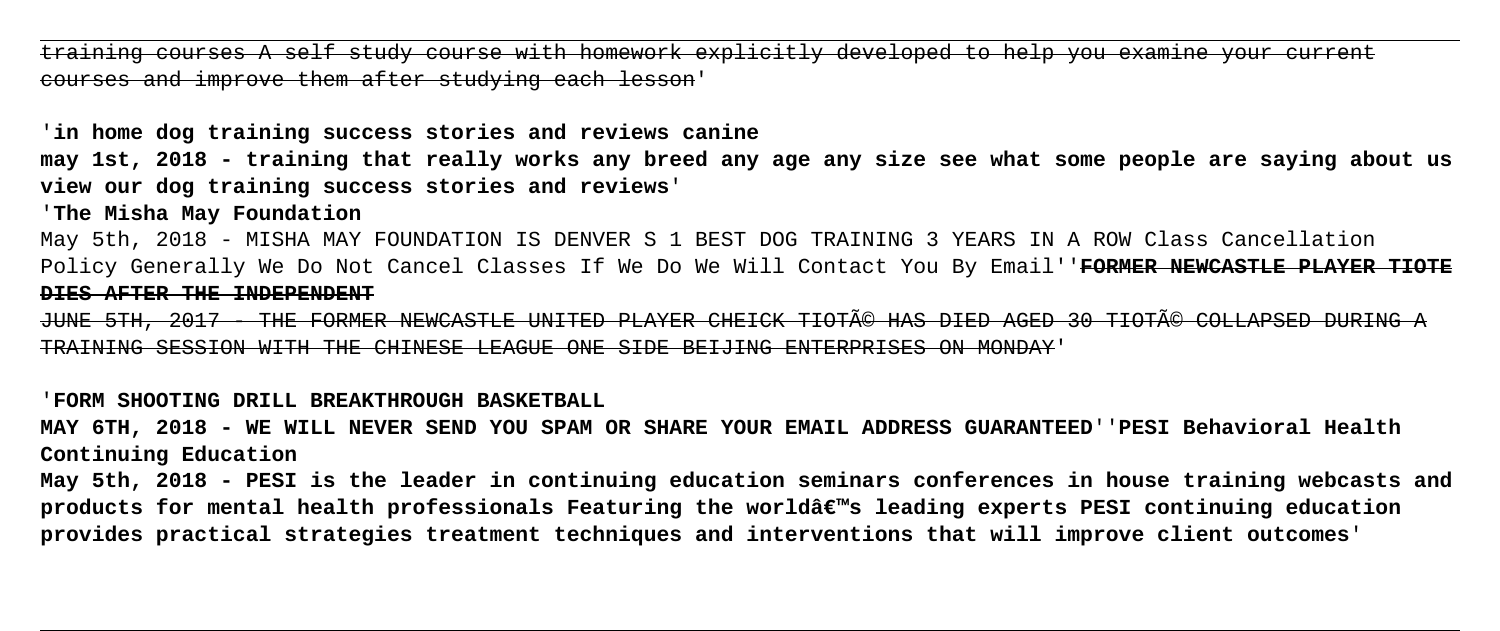# '**Here Are Quick Sample Thank You Emails for Your Coworkers**

May 5th, 2018 - In this email the employee is thanking his or her supervisor for the opportunity to attend a training Hi Margaret Just a quick note to thank you for the opportunity to attend the training session on dealing with conflict in the workplace'

#### '**Home Dog Gone Good School of Dog Training**

April 30th, 2018 - A Dog Gone Good School of Dog Training provides humane training and dog behavioral solutions for pet dogs of all ages and types and their

guardians'

# '**Rio Ferdinand recalls the moment he realised Roy Mirror**

May 5th, 2018 - Rio Ferdinand recalls the moment he realised Roy Keane was crazy in his first Manchester United training session Ferdinand had just signed from Leeds for £18million and Keane wanted to see big things from the centre back'

#### '**The Best VO2 Max Training Session Training4cyclists com**

May 1st, 2018 - Wonder how you can really boost your VO2 max Here's the VO2 max interval training session I developed based on analysis of many cycling races'

# '**HOME INDEPENDENT LIVING RESEARCH UTILIZATION**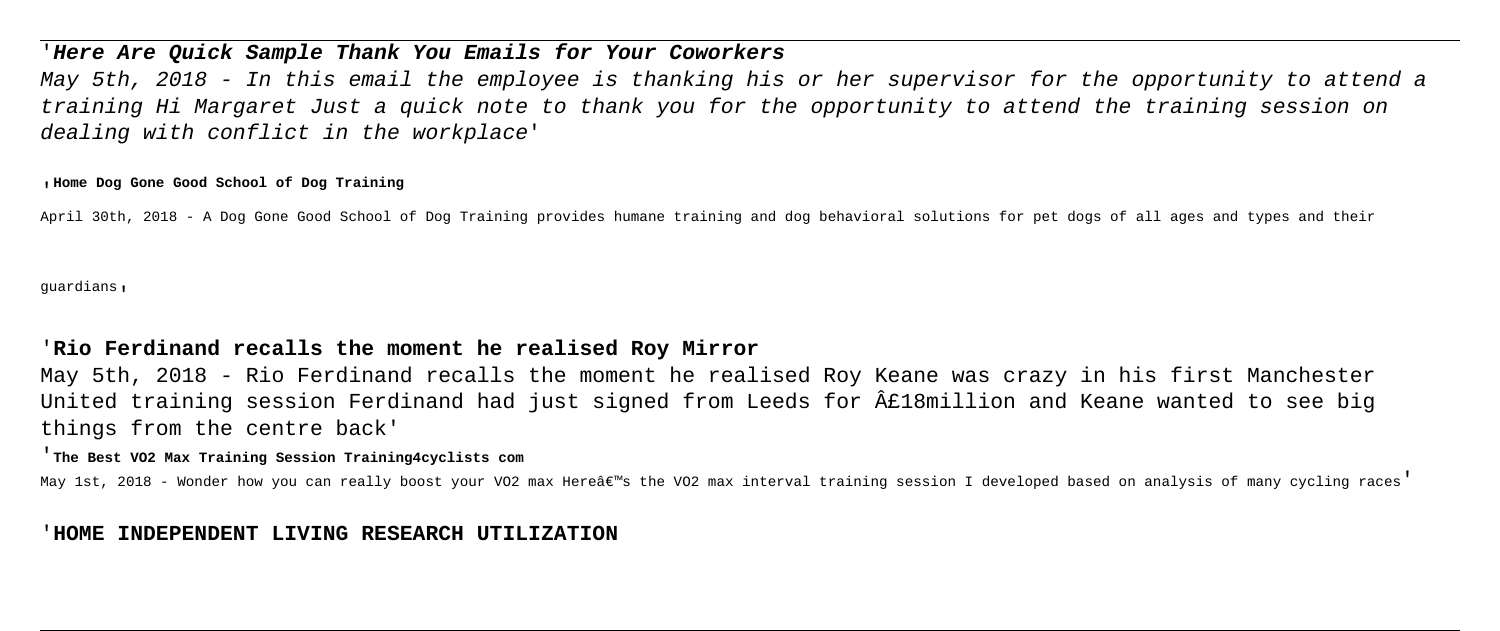# MAY 5TH, 2018 - ILRU PROVIDES TRAINING TECHNICAL ASSISTANCE AND INFORMATION DISSEMINATION ON A NUMBER OF TOPICS AND IN A VARIETY OF FORMATS ON LOCATION ONLINE AND ON DEMAND TRAININGS WEBINARS AND TELECONFERENCES PROVIDE TIMELY INFORMATION ON A WIDE RANGE OF TOPICS'

## '**Voice Over Work Training Courses Voice Over Jobs Advice**

May 5th, 2018 - UK Voice Over Training For Jobs And Work With Gary Terzza S VOmasterclassâ + Record A And Learn How To Get A Voiceover Agent Learn How To Get Into Voice Overs''**HGR Lacrosse Leagues Teams and Camps**

May 5th, 2018 - We can advise you Plus get our free 14 pg step by step HGR Guide to Getting Recruited, , Basic Certified Training Teach Mindfulness Online

May 1st, 2018 - Do you want to cultivate the confidence and skills you need and become certified to teach mindfulness so you can make a living doing what you love

while also creating a more mindful and compassionate world,

'**intra aortic balloon counterpulsation therapy theory program may 6th, 2018 - intra aortic balloon counterpulsation therapy theory program is a basic ecourse formated class focusing on counterpulsation intra aortic balloon pump**'